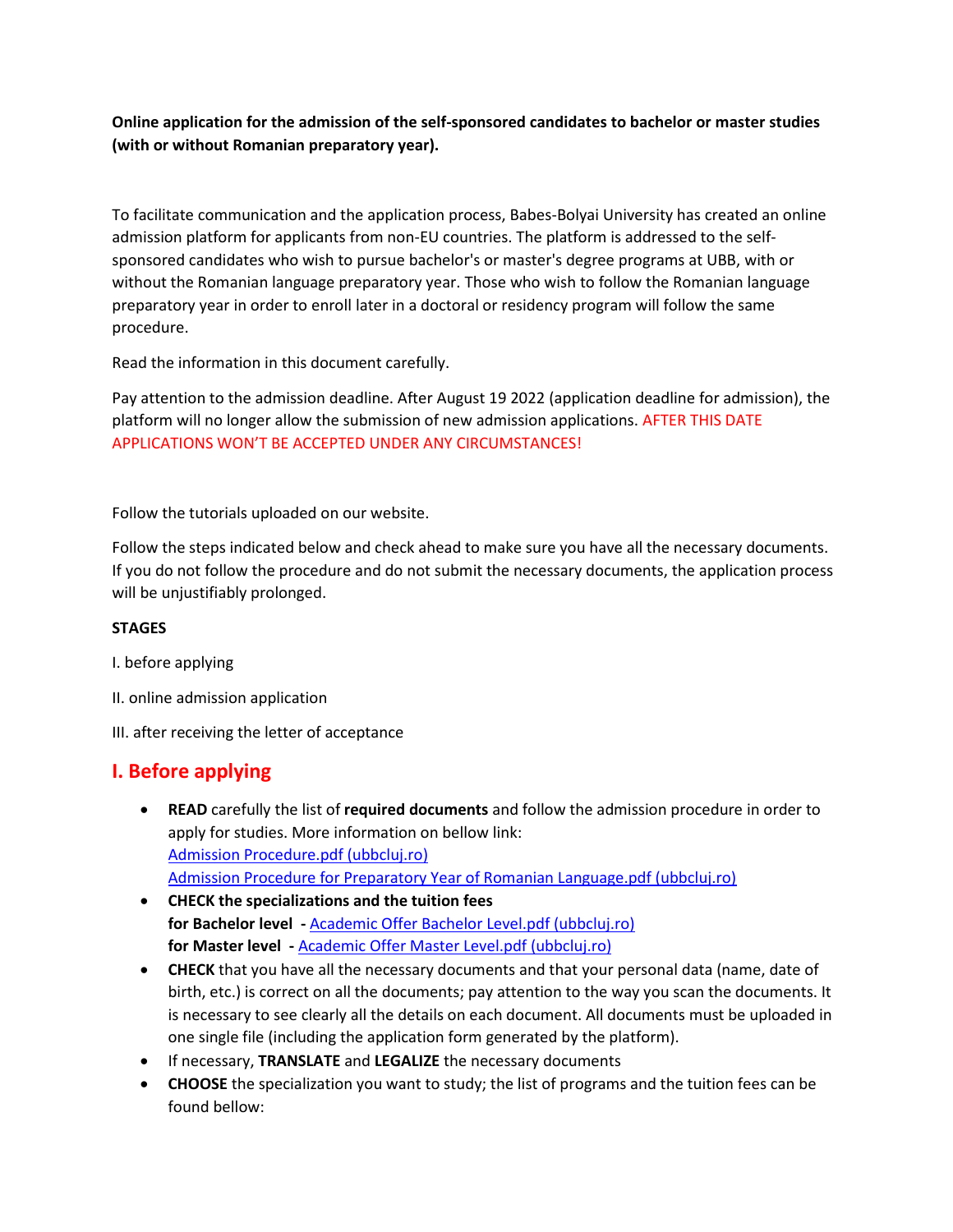**for Bachelor level -** [Academic Offer Bachelor Level.pdf \(ubbcluj.ro\)](https://cci.ubbcluj.ro/degree_students/files/non-EU%20students/admitere%202022-2023/Academic%20Offer%20Bachelor%20Level.pdf) **for Master level -** [Academic Offer Master Level.pdf \(ubbcluj.ro\)](https://cci.ubbcluj.ro/degree_students/files/non-EU%20students/admitere%202022-2023/Academic%20Offer%20Master%20Level.pdf)

# **II. Online admission application**

Important tips regarding the BBU's online admission application:

- You must register on the admission platform <http://admission.cci.ubbcluj.ro/> in order to apply for studies.
- Only one application can be submitted using one account.
- Register on the admission platform by using your valid e-mail address, because you will receive notifications by e-mail
- Check your account on the BBU online admission platform at all times.
- All communication regarding the status of your application will be via this platform
- The platform is available in English, French and Romanian. Once you log in, you will be able to choose among the 3 languages (button located in the upper right corner of the screen)
- Please make sure you meet the deadlines you have been given by the platform, after you submit your application file. If you need to upload additional documents, the deadline is 72 hours. After that you will need to resume the whole process from the beginning. So be careful, after you have submitted the file, periodically check your e-mail inbox or your account on the admission platform.

**Attention**! Start the online application process only if you have all the necessary documents. Documents cannot be sent in separate documents or one by one! All documents must be uploaded at once, in a single file. Make sure you scan the documents at a good resolution, and completely.

### **Steps to follow**

### 1. **Register**

In order to register you need an active e-mail address and you will have to create a password.

Write down both information. You will use them throughout the admission process, until you arrive in Cluj-Napoca, at the University.

How to register on the admission platform:

- Press the button "Register" in the upper right corner.
- Enter your e-mail address and a password that you will use only for this platform.
- Select "I agree to the Terms of Service and Privacy Policy"
- Press the button "Register"

### **2. Log in into the admission platform**

After you have registered, in order to access your account, press the "Login" button, located in the upper right corner.

### **3. Update your Profile**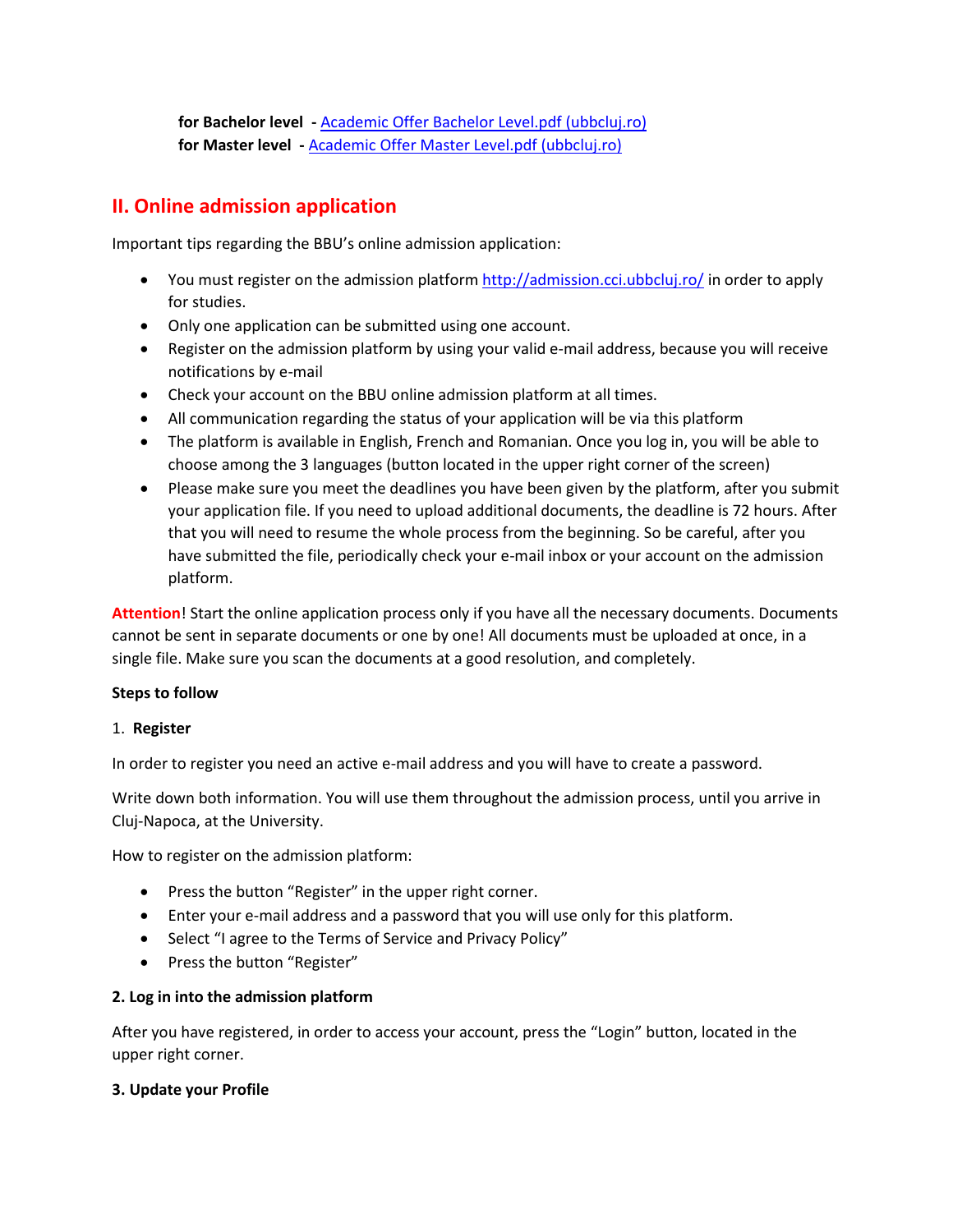- Press the circle with your initials, located in the upper right corner
- Choose the "Profile" button
- Upload a passport type photo. The image will be automatically added to your application form. This is very important, don't ignore it!
- Press the "Save" button

The Profile page also allows you to change your password.

### **4. Check the Main menu**

To get acquainted with the platform, it is very important to understand how it works! Read each submenu carefully.

The admission platform menu has the following sections: tasks, documents, application form. On the platform, at the beginning of each submenu is explained how it works and what it is used for.

**Tasks**: Here you will receive information about the next steps you need to go through. You can also send your comments at this section. After submitting the application file and uploading your complete application file, this will be the section of the menu where all the correspondence with you will take place.

**Documents:** this is a section dedicate for downloading and uploading documents.

### **Downloads**

Files for you to download (for example, the application form, the letter of acceptance, etc.). You may download the documents as many times as you like. You cannot delete documents in this section

### Uploads

It is the section where you will have to upload the application file, your visa or other documents.

Uploaded documents cannot be deleted or modified by you.

You will be able to upload only the documents requested by us.

**Application form: t**his is the online form where you will fill out your personal data, educational background and the specialization for which you want to apply to studies at Babes-Bolyai University.

### **5. Start the application process – it is an essential stage, pay great attention!**

- **fill out the application form**
- **go to the `Documents` submenu, download and sign the application form**
- **scan, in ONE file, all the necessary documents (included the signed application form)**
- **go to the `Documents` submenu and upload the application file**
- **wait for data verification**; we will verify the application file and will send you a feedback via the platform.
- **check your active task** from the "Task" menu and follow the instructions displayed by the platform

### **Tips for filling out the application form**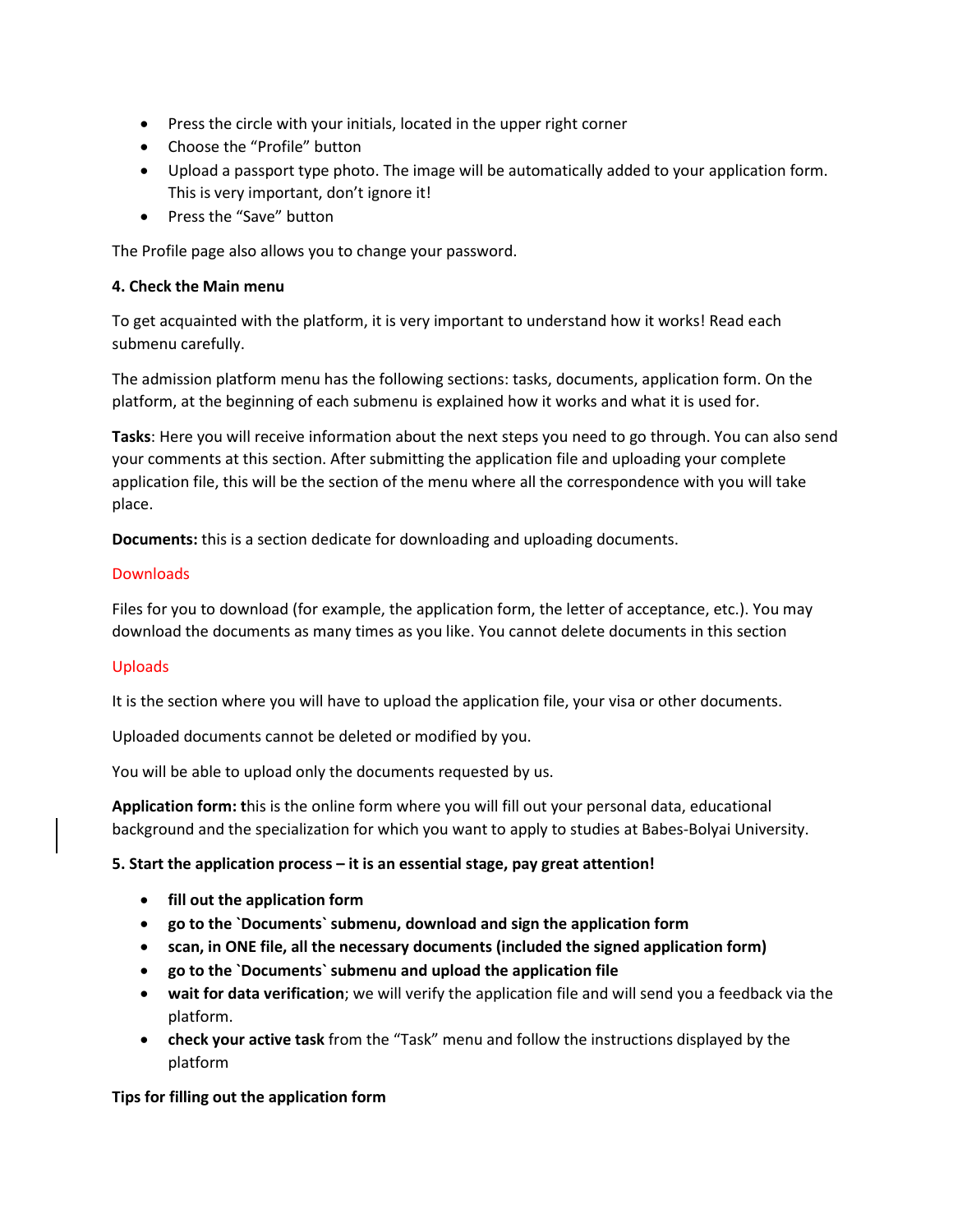To complete the application form you need information from the following documents: birth certificate, passport and study documents.

The admission application form has several sections, such as personal identification data, previous studies, the specialization you are applying for, etc. After completing each section, press SAVE (to save the data) and the then press the NEXT button, located at the bottom right of your screen. Starting with the second page of the admission application form, a BACK (PREVIOUS) button will be added, which will allow you to navigate back to check or correct certain information. At the end of the form, at the right corner of the screen, is the button **I'M done making changes** to the application form. Once you click on that button, no changes to the form are allowed.

### **I. Personal data chapter**

- all fields marked with  $*$  are mandatory
- fill out the required information exactly as they are in your official documents (passport, birth certificate, certificates, etc.). All data must be identical in all documents (same name, same date of birth, etc.)

First name/Given name (for ex. Emma, Peter, Mohammad, Sara) Last name/Surname/Family name (for ex. Hossain, Yılmaz, Ibrahim) Previous names (if any)

(previous last name/surname if your name is different on your study documents and passport, it has been changed through marriage or other reason)

Birth date: enter your date of birth as mentioned in your passport in the following order (day/month/year). Use the calendar provided by the platform. You do not need to enter numbers manually.

First name of the father. Don't write your father's last name, just the first name

First name of the mother. Don't write your mother's last name, just the first name.

Passport expiration date: The passport you are applying with must be valid for at least 8 months after the date of application. Use the calendar provided by the platform. You do not need to enter numbers manually.

Mail address: Please enter your complete postal address (country, city, street, number, postal code) from the country where you live

### **II. Previous education chapter**

For **Undergraduate studies** (with or without Romanian preparatory year): you must fill out the data related to high school studies (High School Diploma/General Secondary Education). The information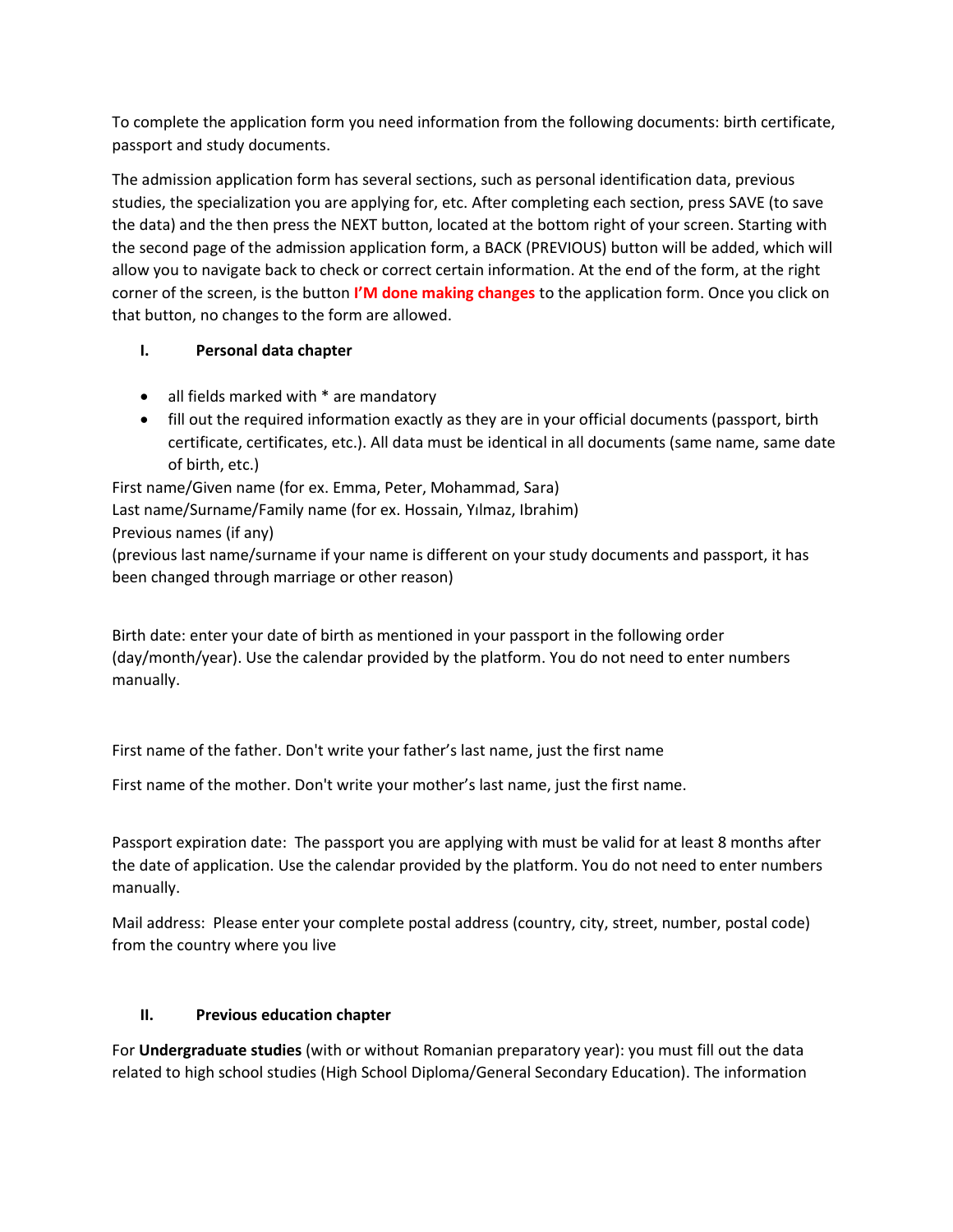shall be completed as it appears on the diploma/certificate and must coincide with those in the personal data section regarding the name, surname, date of birth, etc.

For **Master studies** (with or without Romanian preparatory year): you must fill out the data related to the following diplomas:

- 1. Bachelor Degree
- 2. High School Diploma/General Secondary Education

Please use the "ADD" button to be able to fill in both type of degrees.

For **Postgraduate medical or Ph.D.** education (with or without Romanian preparatory year): you must fill out the data of the following certificates:

- 1. Master Degree
- 2. Bachelor Degree
- 3. High School Diploma/General Secondary Education

Please use the ADD button to be able to fill in all type of degrees.

III. Studies applied for in Romania

The first step is to select the language in which you want to study, and if you know Romanian or not.

Please choose one program (undergraduate or master level with or without the Romanian preparatory year) from list provided by the admission platform. If you select a program in Romanian and you check that you know the Romanian language, it will be necessary to upload a language proficiency certificate together with the rest of the application documents.

Please make sure you double check the program you have chosen is the correct one.

For each specialization there is a certain number of places allocated for foreign citizens. Completing the form does not guarantee that you will keep one place. Specialization data will be stored in your account for 24 hours. After this time, if you have not completed the application form and submitted the admission file you will have to fill out again the section related to the studies for which you are applying at Babes-Bolyai University.

The Letter of Acceptance will be issued based on what you have chosen here, and it cannot be changed.

### **IV. Proficiency in other languages chapter**

If you speak several foreign languages, please use the add button for each language.

Information on accepted language certificates can be found on bellow link:

[Linguistic Competences for Candidates.pdf \(ubbcluj.ro\)](https://cci.ubbcluj.ro/degree_students/files/non-EU%20students/admitere%202022-2023/Linguistic%20Competences%20for%20Candidates.pdf)

**After completing all the data, you must:**